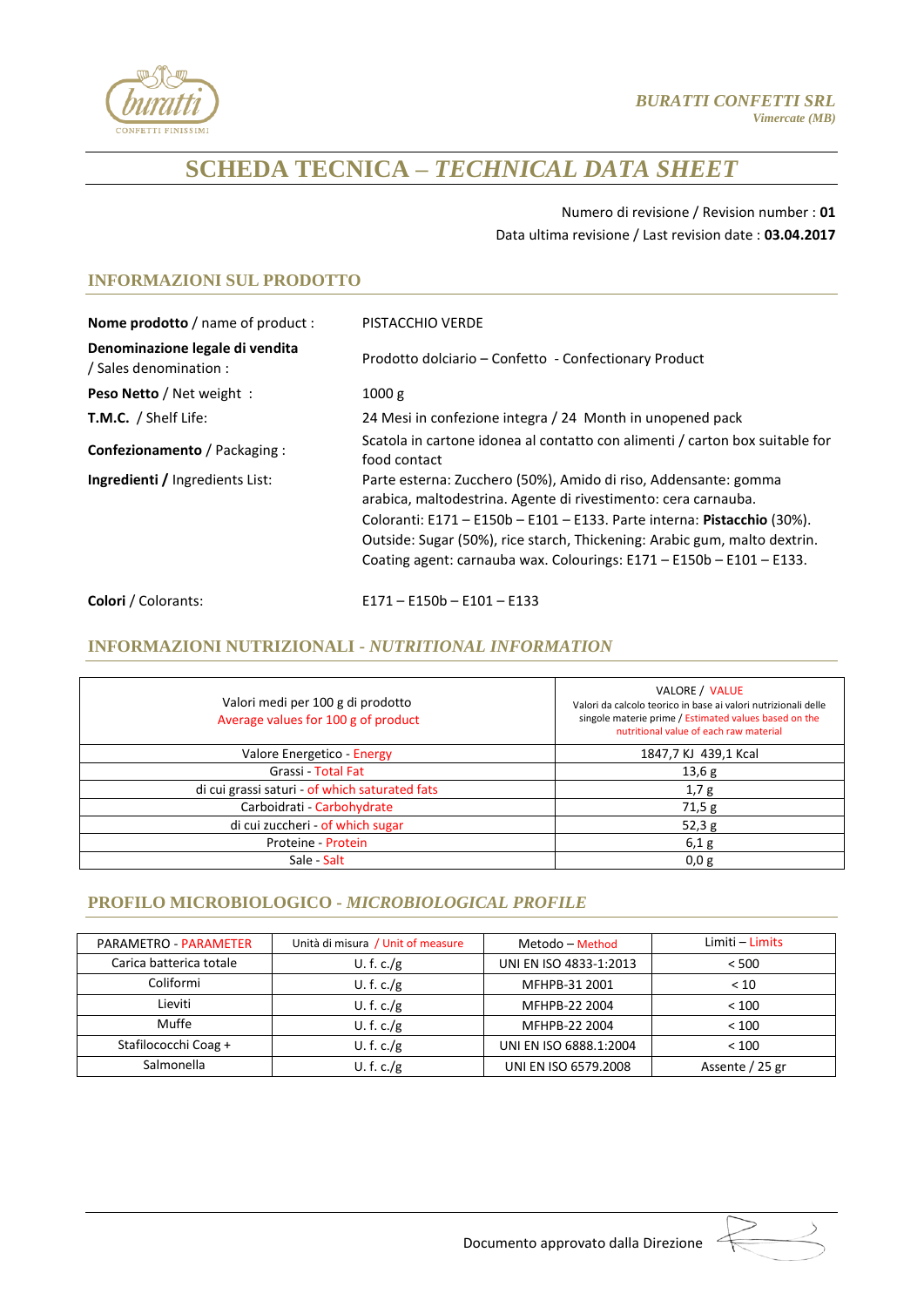

## **CONDIZIONI DI TRASPORTO E CONSERVAZIONE /** *TRANSPORT AND STOCK CONDITIONS*

Condizioni ottimali di trasporto : max +18 °C, parametri ottimali di conservazione: +15°/+20°C e tasso di umidità compreso tra 40-50%e tasso di umidità compreso tra 40-50% - *Best transport conditions: max +18°C with humidity rate between 40-50%. - Best storage conditions: +15°/+18°C with humidity rate between 40-50%.*

#### **DESTINAZIONE D'USO DEL PRODOTTO /** *INTENDED USE*

Prodotto di confetteria pronto per il consumo non idoneo ai soggetti allergici o intolleranti agli allergeni contenuti e potenzialmente presenti nell'alimento / Product of confectionery ready to eat not suitable for people who are allergic or intolerant to the allergen content and potentially present in the good.

#### **ALLERGENI ALIMENTARI -** *ALLERGENS*

| Lista allergeni/ Allergen list                    | Presenza dell'allergene<br>direttamente nel<br>prodotto/ Allergen<br>incorporated directly in<br>the form of a primary<br>ingredient or derivative in<br>the formula<br>SI / YES<br>NO / NON |          | Possibile presenza per<br>contaminazione crociata<br>/Presence for cross-<br>contamination<br>SI / YES<br>NO / NON |          | Nome dell'allergene<br>aggiunto o<br>eventualmente presente<br>in tracce/ Name of<br>allergen present in the<br>product or that may be<br>present in traces | Funzione dell'allergene<br>(es. ingrediente,<br>additivo, supporto<br>ecc.)/ Function of the<br>allergen (e.g. ingredient,<br>additive, support etc.) |
|---------------------------------------------------|----------------------------------------------------------------------------------------------------------------------------------------------------------------------------------------------|----------|--------------------------------------------------------------------------------------------------------------------|----------|-------------------------------------------------------------------------------------------------------------------------------------------------------------|-------------------------------------------------------------------------------------------------------------------------------------------------------|
| Cereali contenenti glutine e                      |                                                                                                                                                                                              |          |                                                                                                                    |          |                                                                                                                                                             |                                                                                                                                                       |
| derivati/Cereals containing                       |                                                                                                                                                                                              | NO / NON |                                                                                                                    | NO / NON |                                                                                                                                                             |                                                                                                                                                       |
| gluten, and products thereof                      |                                                                                                                                                                                              |          |                                                                                                                    |          |                                                                                                                                                             |                                                                                                                                                       |
| Crostacei e derivati /rustaceans                  |                                                                                                                                                                                              |          |                                                                                                                    |          |                                                                                                                                                             |                                                                                                                                                       |
| and products thereof                              |                                                                                                                                                                                              | NO / NON |                                                                                                                    | NO / NON |                                                                                                                                                             |                                                                                                                                                       |
| Uova e derivati/Eggs and                          |                                                                                                                                                                                              |          |                                                                                                                    |          |                                                                                                                                                             |                                                                                                                                                       |
| products thereof                                  |                                                                                                                                                                                              | NO / NON |                                                                                                                    | NO / NON |                                                                                                                                                             |                                                                                                                                                       |
| Pesce e derivati /Fish and                        |                                                                                                                                                                                              |          |                                                                                                                    |          |                                                                                                                                                             |                                                                                                                                                       |
| products thereof                                  |                                                                                                                                                                                              | NO / NON |                                                                                                                    | NO / NON |                                                                                                                                                             |                                                                                                                                                       |
| Arachidi e derivati / Peanuts and                 |                                                                                                                                                                                              |          |                                                                                                                    |          |                                                                                                                                                             |                                                                                                                                                       |
| products thereof                                  |                                                                                                                                                                                              | NO / NON | SI / YES                                                                                                           |          |                                                                                                                                                             | Ingrediente / ingredient                                                                                                                              |
| Soia e derivati /Soybeans and<br>products thereof |                                                                                                                                                                                              | NO / NON | SI / YES                                                                                                           |          | Lecitina di soia / soy<br>lecithin                                                                                                                          | Ingredient del<br>cioccolato / ingredient<br>of chocolate                                                                                             |
| Latte e derivati / Milk and                       |                                                                                                                                                                                              |          |                                                                                                                    |          |                                                                                                                                                             | Ingredient del                                                                                                                                        |
| products thereof (including<br>lactose)           |                                                                                                                                                                                              | NO / NON | SI / YES                                                                                                           |          | Latte in polvere / milk<br>powder                                                                                                                           | cioccolato / ingredient<br>of chocolate                                                                                                               |
| Frutta a guscio e derivati / Nuts                 |                                                                                                                                                                                              |          |                                                                                                                    |          |                                                                                                                                                             | Ingrediente / ingredient                                                                                                                              |
| and products thereof                              |                                                                                                                                                                                              | NO / NON | SI / YES                                                                                                           |          |                                                                                                                                                             | frutta a guscio / Nuts                                                                                                                                |
| Sedano e derivati / Celery and                    |                                                                                                                                                                                              |          |                                                                                                                    |          |                                                                                                                                                             |                                                                                                                                                       |
| products thereof                                  |                                                                                                                                                                                              | NO / NON |                                                                                                                    | NO / NON |                                                                                                                                                             |                                                                                                                                                       |
| Senape e derivati / Mustard and                   |                                                                                                                                                                                              |          |                                                                                                                    |          |                                                                                                                                                             |                                                                                                                                                       |
| products thereof                                  | NO / NON                                                                                                                                                                                     |          |                                                                                                                    | NO / NON |                                                                                                                                                             |                                                                                                                                                       |
| Semi e derivati / Sesame seeds                    |                                                                                                                                                                                              | NO / NON |                                                                                                                    |          |                                                                                                                                                             |                                                                                                                                                       |
| and products thereof                              |                                                                                                                                                                                              |          |                                                                                                                    | NO / NON |                                                                                                                                                             |                                                                                                                                                       |
| Anidride solforosa > 10 mg/Kg o                   |                                                                                                                                                                                              |          |                                                                                                                    |          |                                                                                                                                                             |                                                                                                                                                       |
| 10 mg/l SO2/Sulphur dioxide and                   |                                                                                                                                                                                              |          |                                                                                                                    |          |                                                                                                                                                             |                                                                                                                                                       |
| sulphites > 10 mg/kg or 10                        |                                                                                                                                                                                              | NO / NON |                                                                                                                    | NO / NON |                                                                                                                                                             |                                                                                                                                                       |
| mg/litre expressed as SO2."                       |                                                                                                                                                                                              |          |                                                                                                                    |          |                                                                                                                                                             |                                                                                                                                                       |
| Lupino e prodotti a base di                       |                                                                                                                                                                                              |          |                                                                                                                    |          |                                                                                                                                                             |                                                                                                                                                       |
| lupino/Lupin and products                         |                                                                                                                                                                                              | NO / NON |                                                                                                                    | NO / NON |                                                                                                                                                             |                                                                                                                                                       |
| thereof                                           |                                                                                                                                                                                              |          |                                                                                                                    |          |                                                                                                                                                             |                                                                                                                                                       |
| Molluschi e derivati / Molluscs                   |                                                                                                                                                                                              |          |                                                                                                                    |          |                                                                                                                                                             |                                                                                                                                                       |
| and products thereof                              |                                                                                                                                                                                              | NO / NON |                                                                                                                    | NO / NON |                                                                                                                                                             |                                                                                                                                                       |

Documento approvato dalla Direzione :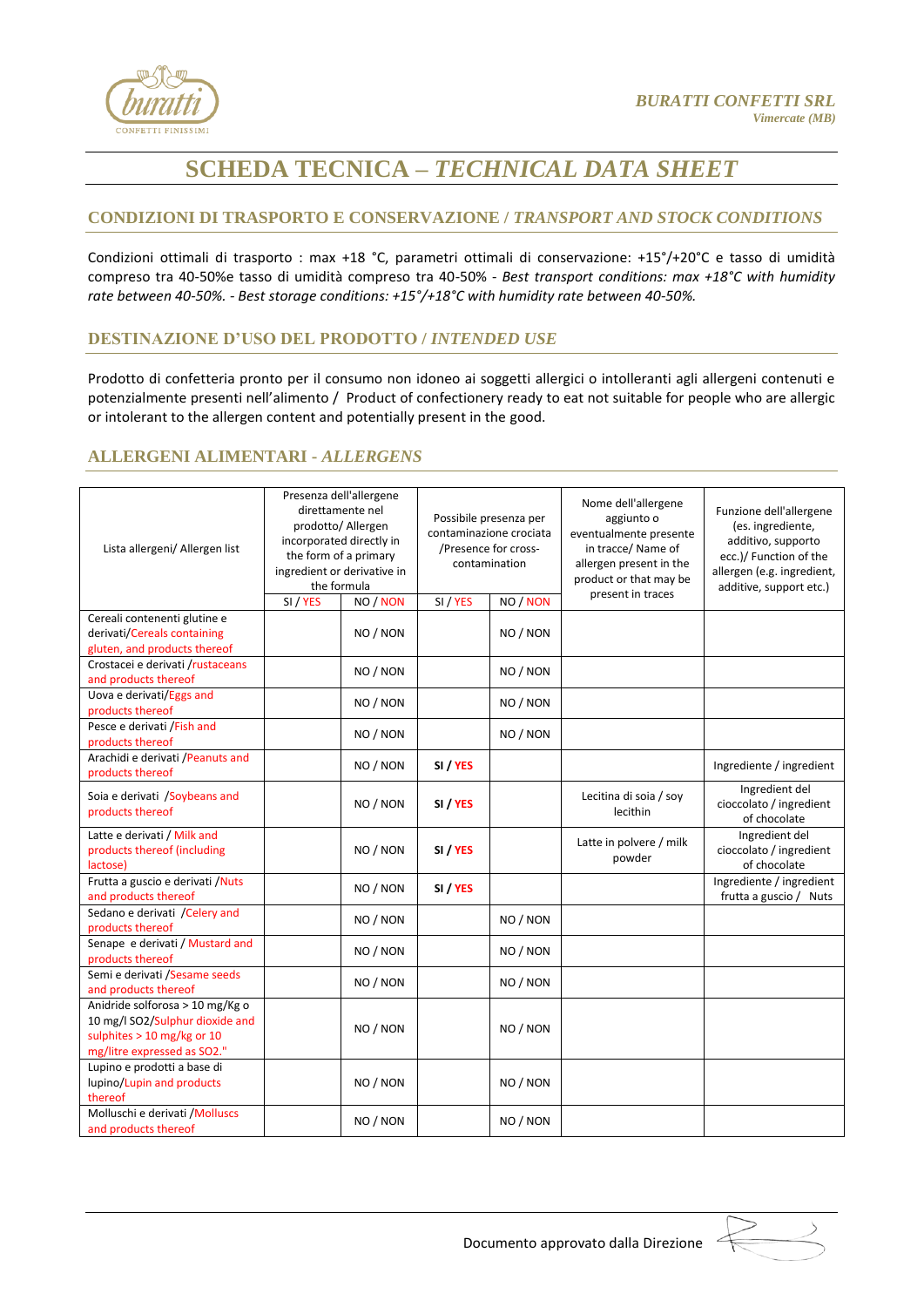

# **SCHEMA DI PALLETTIZZAZIONE -** *PALLETIZATION SCHEME*

#### PALLETTIZZAZIONE CONFEZIONI DA **1000 GRAMMI** BOX WEIGHT 1000 GRAMS

DIMENSIONE SCATOLA cm : 26 X 14 X 5 Box sizie DIMENSIONE CARTONE cm : 39 X 27 X 19 Carton Size PESO BANCALE kg : 630 pallet weight





10 scatole / packages 9 cartoni / boxes 63 cartoni / boxes Per cartone / box per strato / layer per bancale / pallet

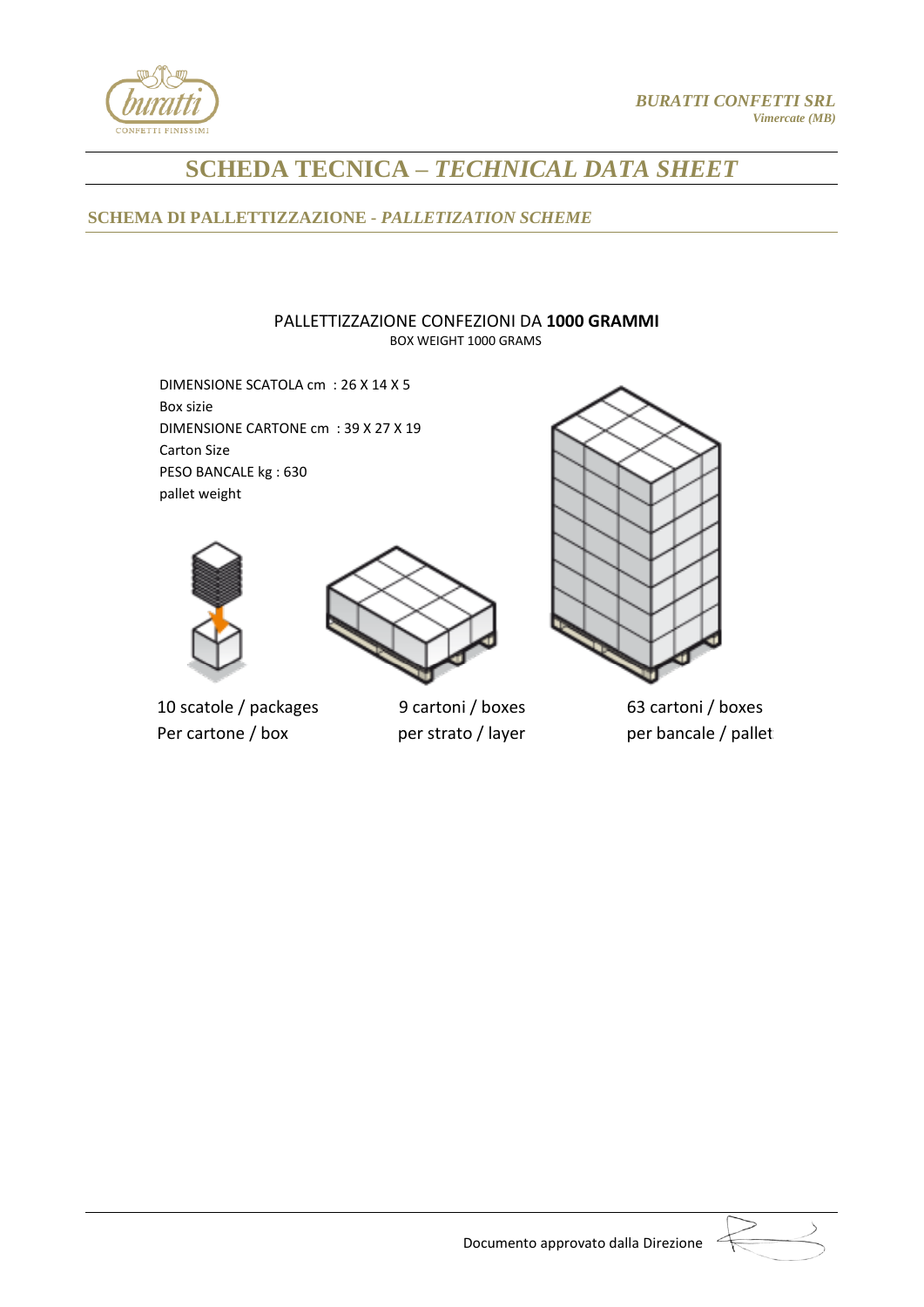

## **RIFERIMENTI AZIENDALI -** *COMPANY'S REFERENCES*

Buratti Confetti Srl VIA TRIESTE,66 – 20871 VIMERCATE (MB) – ITALY Tel. / Ph. 039 669085 Fax. 039 6082945 – www.buratticonfetti.com P.IVA – VAT : 00706640968 Servizio Clienti - Customer care : [info@buratticonfetti.com](mailto:info@buratticonfetti.com)



## **DICHIARAZIONI -** *STATEMENTS*

#### **Dichiarazione HACCP / HACCP Statement**

Questo prodotto è fabbricato in conformità ai requisiti del Regolamento (CE) 852/2004 in materia di igiene degli alimenti. Per garantire la conformità ai requisiti legislativi, tutti i processi produttivi sono sottoposti periodicamente ad uno studio secondo i principi del metodo HACCP./ This product is manufactured in accordance with the requirements of Regulation (EC) 852/2004 on food hygiene. To ensure conformance to legislative requirements, all production processes undergo a periodic HACCP study.

### **Rintracciabilità/Traceability**

Rispetto del regolamento CE 178/2002 sulla rintracciabilità dei prodotti alimentari. / Compliance with Regulation EC 178/2002 on traceability of food products.

### **Dichiarazione OGM / GMO Statement**

In base a dichiarazioni e documentazioni dei fornitori di materie prime, i prodotti che Vi forniamo attualmente o che Vi forniremo in futuro sono conformi ai Regolamenti CE N. 1829/2003 – 1830/2003 del 22/09/2003 relativi agli alimenti geneticamente modificati (tracciabilità ed etichettatura). / We confirm that for the product here in object is NOT derived from genetically modified raw material. None additives or processing aids are used, which may result from GMO.

#### **Dichiarazione contaminanti / Statement on contaminants**

Il prodotto in oggetto è fabbricato in accordo con il REGOLAMENTO (CEE) N. 315/93 DEL CONSIGLIO dell'8 febbraio 1993 che stabilisce procedure comunitarie relative ai contaminanti nei prodotti alimentari ed al REGOLAMENTO (CE) n. 1881/2006 del 19 dicembre 2006 che definisce i tenori massimi di alcuni contaminanti nei prodotti alimentari e successive modifiche./ We confirm that this product fulfills the REGULATION (EEC) No 315/93 of 8 February 1993 laying down Community procedures for contaminants in food and the REGULATION (EC) No 1881/2006 of 19 December 2006 setting maximum levels for certain contaminants in foodstuffs and subsequent amendments.

#### **Dichiarazione radiazioni ionizzanti / Ionizing radiation statement**

Il prodotto in oggetto non è soggetto al trattamento con radiazioni ionizzanti. Se la situazione attuale dovesse cambiare, Vi informeremo in accordo con i requisiti di legge. / We confirm that the product here in object was not treated with ionizing radiation energy. If the actual situation should be changed, we will inform you in accordance with the legal requirements.